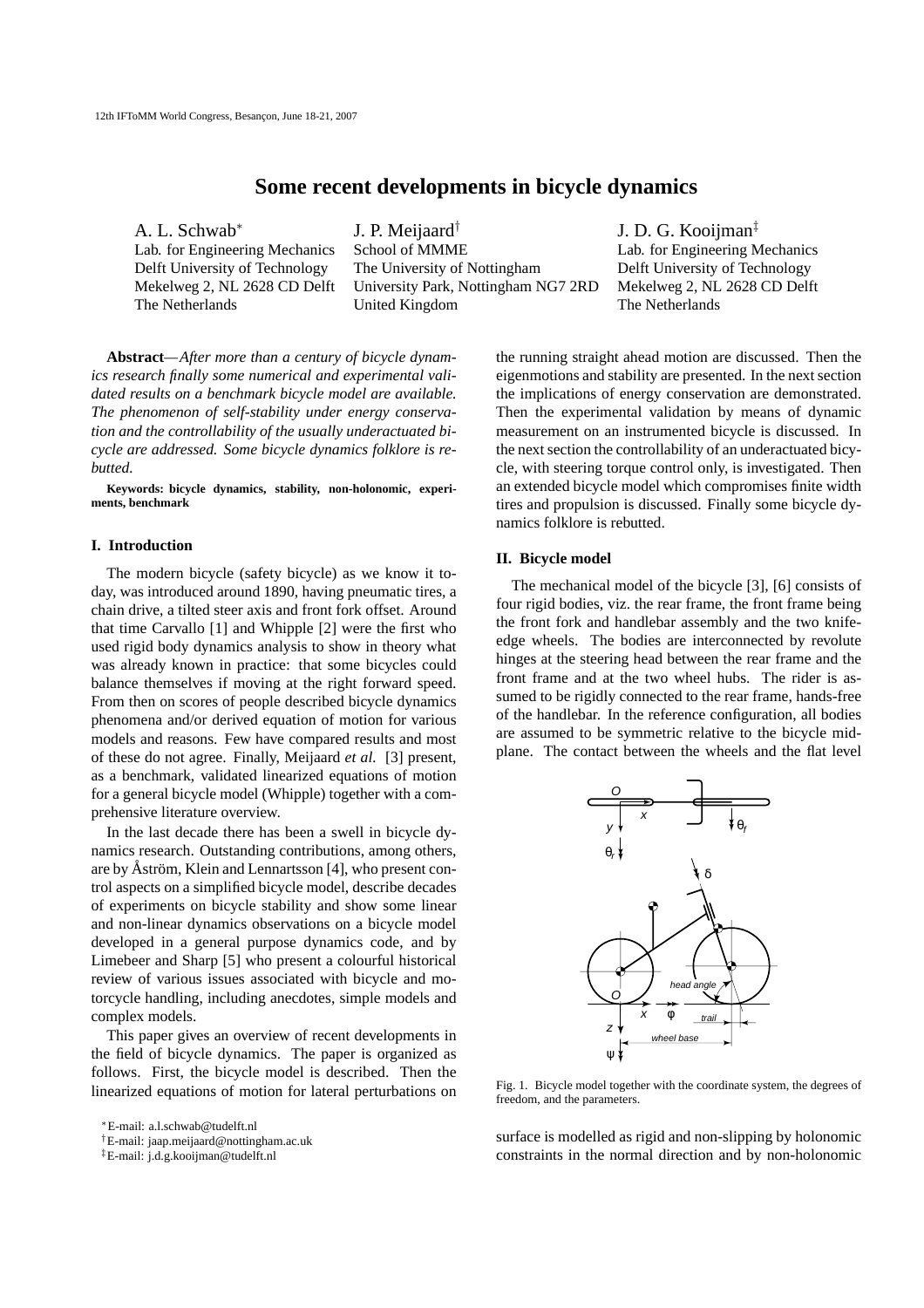12th IFToMM World Congress, Besançon, June 18-21, 2007

| Parameter               | Symbol                                                                                                                                        | Value                                                                                                                                             |
|-------------------------|-----------------------------------------------------------------------------------------------------------------------------------------------|---------------------------------------------------------------------------------------------------------------------------------------------------|
| Wheel base              | w                                                                                                                                             | 1.02 <sub>m</sub>                                                                                                                                 |
| Trail                   | $\ddot{t}$                                                                                                                                    | 0.08 <sub>m</sub>                                                                                                                                 |
| Head angle              | $\alpha$                                                                                                                                      | $2\pi/5$ rad                                                                                                                                      |
| Gravity                 | $\overline{g}$                                                                                                                                | 9.81 N/kg                                                                                                                                         |
| Forward speed           | $\upsilon$                                                                                                                                    | variable m/s                                                                                                                                      |
| Rear wheel              |                                                                                                                                               |                                                                                                                                                   |
| Radius                  | $R_{T10}$                                                                                                                                     | 0.3 <sub>m</sub>                                                                                                                                  |
| Mass                    | $m_{T10}$                                                                                                                                     | 2 kg                                                                                                                                              |
| Mass moments of inertia | $(A_{xx}, A_{yy}, A_{zz})$                                                                                                                    | $(0.0603, 0.12, 0.0603)$ kgm <sup>2</sup>                                                                                                         |
| Rear frame              |                                                                                                                                               |                                                                                                                                                   |
| Position centre of mass | $(x_{rf}, y_{rf}, z_{rf})$                                                                                                                    | $(0.3, 0, -0.9)$ m                                                                                                                                |
| Mass                    |                                                                                                                                               | 85 kg                                                                                                                                             |
| Mass moments of inertia | $B_{xx} \begin{array}{ccc} & m_{rf} & \\ 0 & & B_{xz} \\ & B_{yy} & & 0 \end{array}$<br>$B_{zz}$<br>sym.                                      | $\begin{array}{ccc} 9.2 & \hspace{.15cm} 0 & \hspace{.15cm} 2.4 \\ & \hspace{.15cm} 11 & \hspace{.15cm} 0 \end{array}$<br>$\mathrm{kgm}^2$<br>2.8 |
| <b>Front</b> frame      |                                                                                                                                               |                                                                                                                                                   |
| Position centre of mass |                                                                                                                                               | $(0.9, 0, -0.7)$ m                                                                                                                                |
| Mass                    |                                                                                                                                               | 4 kg                                                                                                                                              |
| Mass moments of inertia | $\begin{array}{cc} (x_{f f}, y_{f f}, z_{f f}) \\ m_{f f} \\ C_{xx} & 0 & C_{x z} \\ C_{y y} & 0 \end{array}.$<br>$C_{z\underline z}$<br>sym. | $0.05892$ 0<br>$-0.00756$<br>$\mathrm{Ikgm^2}$<br>0.06<br>$\Omega$<br>0.00708                                                                     |
| Front wheel             |                                                                                                                                               |                                                                                                                                                   |
| Radius                  | $R_{fw}$                                                                                                                                      | 0.35 m                                                                                                                                            |
| Mass                    | $m_{fw}$                                                                                                                                      | 3 kg                                                                                                                                              |
| Mass moments of inertia | $(D_{xx}, D_{yy}, D_{zz})$                                                                                                                    | $(0.1405, 0.28, 0.1405)$ kgm <sup>2</sup>                                                                                                         |

TABLE I. Parameters for the benchmark bicycle depicted in figure 1 and described in the text. The values given are exact (no round-off).

constraints in the longitudinal and lateral directions. It is assumed that there is no friction, apart from the idealized friction between the non-slipping wheels and the surface, and no propulsion. These assumptions make the model energy-conserving. Figure 1 shows the bicycle model in the reference configuration.

The mechanical model of the bicycle has three velocity degrees of freedom: the roll rate  $\phi$  of the rear frame, the steering rate  $\delta$ , and the angular rate  $\theta_r$  of the rear wheel with respect to the rear frame. Due to the non-holonomic constraints there are four extra so-called kinematic coordinates which describe, together with the degrees of freedom, the configuration of the system [7]. For example, the bicycle can move sideways by the same motions used to parallelpark a car. The four kinematic coordinates are taken here as the Cartesian coordinates  $x$  and  $y$  of the rear-wheel contact point, the yaw angle  $\psi$  of the rear frame, and the rotation  $\theta_f$  of the front wheel with respect to the front frame. The design for this bicycle model is fully described by 25 geometric and mass parameters, such as wheelbase, trail and head angle. Table I lists these parameters and the gravity together with the numerical values used for the benchmark bicycle [3].

## **III. Equations of motion**

Here we present the linearized equations of motion for a bicycle slightly perturbed from running upright straightahead at a steady forward speed. The lateral symmetry of the system, combined with the linearity in the equations, precludes any coupling between the forward motion and the lean and steer. Therefore the first linearized equation of motion is  $\ddot{\theta}_r = 0$ . Consequently the nominal forward speed  $v = -\dot{\theta}_r R_{rw}$  is constant.

The linearized equations of motion for the bicycle expressed in the two remaining degrees of freedom, the lean angle  $\phi$  and the steer angle  $\delta$ , are two coupled second-order constant-coefficient ordinary differential equations with the forward speed as a parameter. The first equation is called *the lean equation* and the second is called *the steer equation*. Written in matrix form we have [3], [6]:

$$
\mathbf{M}\ddot{\mathbf{q}} + [v\mathbf{C}_1]\dot{\mathbf{q}} + [g\mathbf{K}_0 + v^2\mathbf{K}_2]\mathbf{q} = \mathbf{f}, \quad (1)
$$

where the time-varying variables are  $\mathbf{q} = [\phi, \delta]^T$  and the forcing  $\mathbf{f} = [T_{\phi}, T_{\delta}]^T$ . The constant entries in matrices M,  $C_1$ ,  $K_0$  and  $K_2$  are complex expressions in terms of the 25 design parameters, and can be found in [6]. Briefly, M is a symmetric mass matrix which gives the kinetic energy of the bicycle system at zero forward speed by  $\dot{\mathbf{q}}^T \mathbf{M} \dot{\mathbf{q}}/2$ . The damping-like (there is no real damping) matrix  $vC_1$  is linear in the forward speed  $v$  and captures gyroscopic torques due to steer and lean rate, inertial reaction from the rear frame yaw rate (due to trail), and from a reaction to yaw acceleration proportional to steer rate. The stiffness matrix is the sum of two parts: a velocity-independent symmetric part  $g\mathbf{K}_0$  proportional to the gravitational acceleration, which can be used to calculate changes in potential energy with  $\mathbf{q}^T[g\mathbf{K}_0]\mathbf{q}/2$ , and a part  $v^2\mathbf{K}_2$  which is quadratic in the forward speed and is due to gyroscopic and centrifugal effects. To get an idea about the structure of these equations we present for the benchmark bicycle (table I) the values of the entries in the matrices as:

$$
\mathbf{M} = \begin{bmatrix} 80.817, & 2.319 \\ 2.319, & 0.298 \end{bmatrix}, \quad \mathbf{C1} = \begin{bmatrix} 0, & 33.866 \\ -0.850, & 1.685 \end{bmatrix},
$$

$$
\mathbf{K0} = \begin{bmatrix} -80.95, & -2.600 \\ -2.600, & -0.803 \end{bmatrix}, \quad \mathbf{K2} = \begin{bmatrix} 0, & 76.597 \\ 0, & 2.654 \end{bmatrix}. \quad (2)
$$

These values are rounded off but an essential zero is written as 0.

# **IV. Stability and eigenmotions**

The stability of the the upright straight-ahead running solution at constant forward speed  $v$  can be found by investigating the eigenvalues of the system. Moreover, transient response of the system, in the absence of any forcing, is given by a linear combination of the corresponding eigenmodes. These eigenmodes together with their eigenvalues are found by assuming an exponential solution of the form  $q = q_0 \exp(\lambda t)$  for the homogeneous equations from (1). This leads to a characteristic polynomial which is quartic in  $\lambda$ . The coefficients in this polynomial are complex expressions of the 25 design parameters, gravity, and speed v. The solutions  $\lambda$  of the characteristic polynomial for a range of forward speeds are shown in figure 2. Eigenvalues with a positive real part correspond to unstable motions whereas eigenvalues with a negative real part correspond to asymptotically stable motions for the corresponding mode. Imaginary eigenvalues correspond to oscillatory motions.

In principle there are up to four eigenmodes, where oscillatory eigenmodes come in pairs. Two are significant and are traditionally called the *capsize mode* and *weave mode*. The capsize mode corresponds to a real eigenvalue with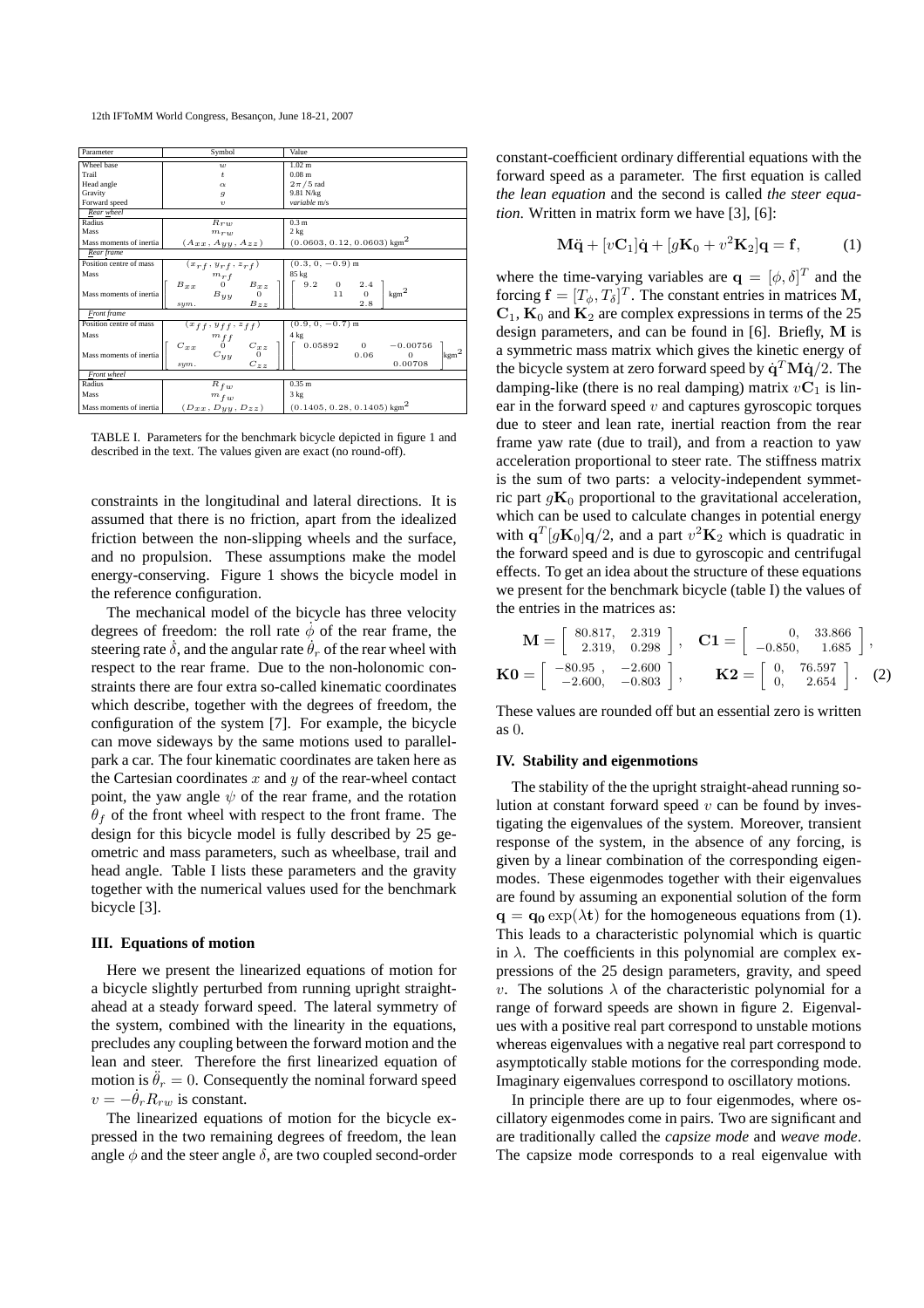

Fig. 2. Eigenvalues  $\lambda$  from the linearized stability analysis for the benchmark bicycle from figure 1 and table I where the solid lines correspond to the real part of the eigenvalues and the dashed line corresponds to the imaginary part of the eigenvalues, in the forward speed range of  $0 \le v \le$ 10 m/s. The speed range for the asymptotic stability of the benchmark bicycle is  $v_w < v < v_c$ . The zero crossings of the real part of the eigenvalues are for the weave motion at the weave speed  $v_w \approx 4.292$  m/s and for the capsize motion at capsize speed  $v_c \approx 6.024$  m/s, and there is a double real root at  $v_d \approx 0.684$  m/s.

eigenvector dominated by lean: when unstable, the bicycle just falls over like a capsizing ship. The weave mode is an oscillatory motion in which the bicycle sways about the headed direction. The third remaining eigenmode is the *caster mode* which corresponds to a large negative real eigenvalue with eigenvector dominated by steering.

At near-zero speeds, typically  $0 < v < 0.5$  m/s, there are two pairs of real eigenvalues. Each pair consists of a positive and a negative eigenvalue and corresponds to an inverted-pendulum-like falling of the bicycle. Then at  $v_d \approx 0.684$  m/s two real eigenvalues become identical and form a complex conjugate pair; this is where the oscillatory weave motion emerges. At first this motion is unstable but at  $v_w \approx 4.292$  m/s, the weave speed, these eigenvalues cross the imaginary axis in a Hopf bifurcation and this mode becomes stable. At high speeds the frequency of the weave motion is approximately proportional to the forward speed, meaning that the wavelength of the oscillation becomes constant. Meanwhile the capsize motion, which was stable for low speed, crosses the real axis in a pitchfork bifurcation at  $v_c \approx 7.896$  m/s, the capsize speed, and the motion becomes mildly unstable. With further increase in speed, the unstable capsize eigenvalue approaches zero (from above). The speed range for which the uncontrolled bicycle shows asymptotically stable behaviour is  $v_w < v < v_c$ . In summary, at low speed (below the weave speed) the bicycle is in need of control whereas at higher speeds the bicycle is either self-stable or easy to stabilize.

## **V. Energy conservation**

When an uncontrolled bicycle is within its stable speed range, roll and steer perturbations die away in a seemingly damped fashion. However, the system conserves energy. As the forward speed is affected only to second order, linearized equations do not capture this energy conservation. Therefore a non-linear dynamic analysis with the multibody dynamics code SPACAR [8], [7] was performed on the benchmark bicycle model to demonstrate the loss of energy from lateral perturbations into forward speed. The initial conditions at  $t = 0$  are the upright reference position at a forward speed of  $v = 4.6$  m/s, which is within the stable speed range of the linearized analysis, and an initial angular roll velocity of  $\dot{\phi} = 0.5$  rad/s.

Figure 3 shows the transient response of the non-linear system. There is a small increase of about 0.022 m/s in the forward speed  $v$  while the lateral motions die out, as expected. The final upright forward speed is augmented from the initial speed by an amount determined by the energy in the lateral perturbation. The same figure also shows that



Fig. 3. Non-linear dynamic response of the benchmark bicycle from figure 1 and table I, with the angular roll velocity  $\phi$ , the angular steering velocity  $\dot{\delta}$ , and the forward speed  $v = -R_{rw}\dot{\theta}_r$  for the initial conditions:  $(\phi, \delta, \theta_r)_0 = (0, 0, 0)$  and  $(\dot{\phi}, \dot{\delta}, v)_0 = (0.5 \text{ rad/s}, 0, 4.6 \text{ m/s})$  for a time period of 5 seconds.

the period for the roll and steer oscillations is approximately  $T_0 = 1.60$  s, which compares well with the 1.622 s from the linearized stability analysis. The lack of agreement in the second decimal place is from finite-amplitude effects, not numerical accuracy issues. When the initial lateral velocity is decreased by a factor of 10 the period of motion matches the linear prediction to 4 digits. The steering motion  $\dot{\delta}$  has a small phase lag relative to the roll motion  $\dot{\phi}$  visible in the solution in figure 3.

# **VI. Experimental validation**

In the bicycle model, many physical aspects of the real bicycle are considered negligible, such as the flexibility of the frame and wheels, play in the bearings, and tire deformation and slip. The admissibility of these assumptions can be checked by comparing experimental results with numerical simulation results [9]. The experimental system consists of an instrumented bicycle without rider, see Figure 4. Sensors are present for measuring the roll rate and the yaw rate,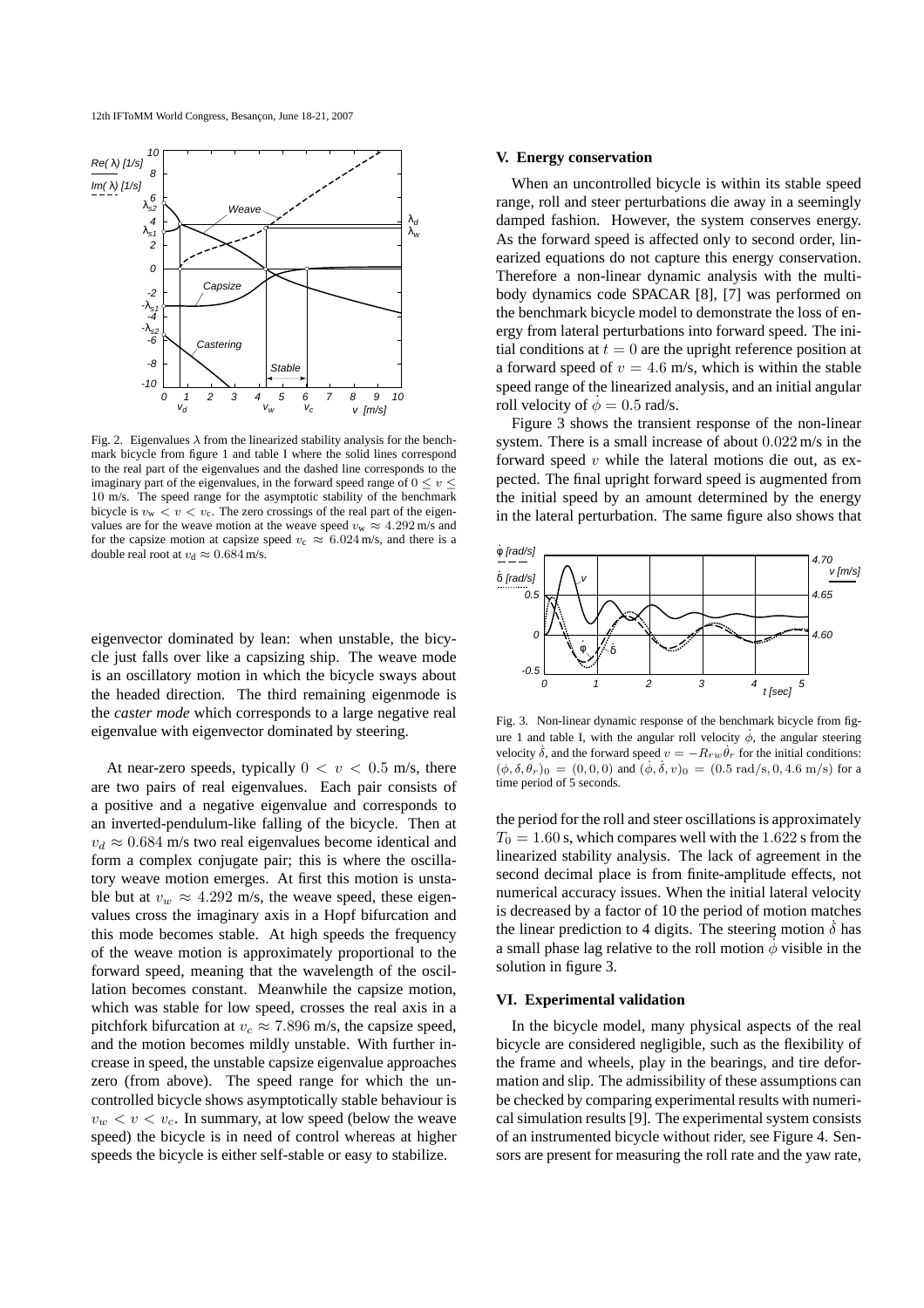

Fig. 4. Instrumented bicycle with all the measurement equipment installed. Sensors are present for measuring the roll rate, yaw rate, steering angle, and rear wheel rotation. Data is collected via a USB-connected data acquisition unit on the laptop computer, mounted on the rear rack.

the steering angle and the rear wheel rotation. The data are collected on a laptop computer mounted on the rear rack. Trainer wheels prevent the complete fall of the bicycle for unstable conditions.

Measurements are recorded for the case in which the bicycle is manually launched and coasts freely on a level surface. To measure the dynamic response of the bicycle at different speeds the bicycle has to show some lateral dynamics. At speeds below the stable speed range no external excitation is required; small asymmetry or non perfect initial conditions always initiate the unstable lateral dynamics. For runs in the stable speed range the bicycle is excited by applying manually a lateral impulse to the bicycle. For a bicycle of the usual construction the principal transient motion within the speed range of 2 to 6 m/s (manual launch) is the weave motion. The stable capsize and caster mode die out fast and are indiscernible. Then, from the measured data, eigenvalues are extracted by fitting a growing or decaying oscillating weave motion to the measured data.

The results from a total of 76 runs are presented in Figure 5. During the measurement the forward speed will slightly decrease. Therefore the results are presented within a forward speed range (horizontal bars) instead of at a fixed speed. The continuous lines represent the eigenvalues as obtained from the linearized analysis on the bicycle model (measuring the 25 design parameters of the instrumented bicycle for this model turned out to be a project in itself [9]). The experimental results show a very good agreement with the results as obtained by a linearized analysis on the three degrees-of-freedom model of the bicycle. This shows that the tire slip and frame and fork compliance are not important for the lateral dynamics of the bicycle in the forward speed range from 2 to 6 m/s.

#### **VII. Controllability**

From the linearized stability analysis (Section III) and from experience, it is clear that some rider control is needed to ride a bicycle in a stable manner. In particular at low speed, that is beneath the weave speed, when the system



Fig. 5. Measured eigenvalues  $\lambda$  (horizontal bars) and calculated eigenvalues  $\lambda$  (continuous lines) for the instrumented bicycle from figure 4, in the forward speed range of  $0 \le v \le 10$  m/s. For the measured values only the weave motion is considered. The length of the horizontal bars indicate the forward speed range during the measurement, numbers indicate the corresponding test run. For the calculated values the solid lines correspond to the real part of the eigenvalues and the dashed line corresponds to the imaginary part of the eigenvalues. The zero crossings of the real part of the eigenvalues are for the weave motion at the weave speed  $v_w \approx 4.0$  m/s and for the capsize motion at capsize speed  $v_c \approx 7.9$  m/s. The speed range for the asymptotic stability of the instrumented bicycle is  $v_w < v < v_c$ .

is highly unstable (see Figure 2). Indeed, riding a bicycle is an acquired skill. Above the capsize speed the system becomes mildly unstable (eigenvalue positive, but small) and stabilizing is fairly easy. Seffen *et al.* [10] are among the few who investigate the controllability of a bicycle.

In normal operation, control actions are preformed by both body lean and steering torque. However, the steering torque influence appears to be dominant [11]. Therefore, we will consider a system only controlled by steering torque. The question arises if such an underactuated system can be controlled at any forward speed. To investigate this controllability we rewrite the linearized equations of motion (1) into a set of first order differential equations, the so-called state-space form

$$
\dot{\mathbf{x}} = \mathbf{A}\mathbf{x} + \mathbf{B}\mathbf{u},\tag{3}
$$

where the state vector is  $\mathbf{x} = [\phi, \delta, \dot{\phi}, \dot{\delta}]^T$  and the control input vector  $\mathbf{u} = [T_{\delta}]$ . The coefficient matrices **A** and **B** are given by

$$
\mathbf{A} = \begin{bmatrix} \mathbf{0} & \mathbf{I} \\ -\mathbf{M}^{-1}(\mathbf{K}_0 + v^2 \mathbf{K}_2) & -\mathbf{M}^{-1}(v\mathbf{C}_1) \end{bmatrix}, \quad (4)
$$

$$
\mathbf{B} = \left[ \begin{array}{c} \mathbf{0} \\ \mathbf{M}^{-1} [0,1]^T \end{array} \right]. \tag{5}
$$

The system is completely controllable if the matrix

$$
\mathbf{Q} = [\mathbf{B}, \mathbf{A}\mathbf{B}, \mathbf{A}^2\mathbf{B}, \cdots, \mathbf{A}^{k-1}\mathbf{B}],
$$
 (6)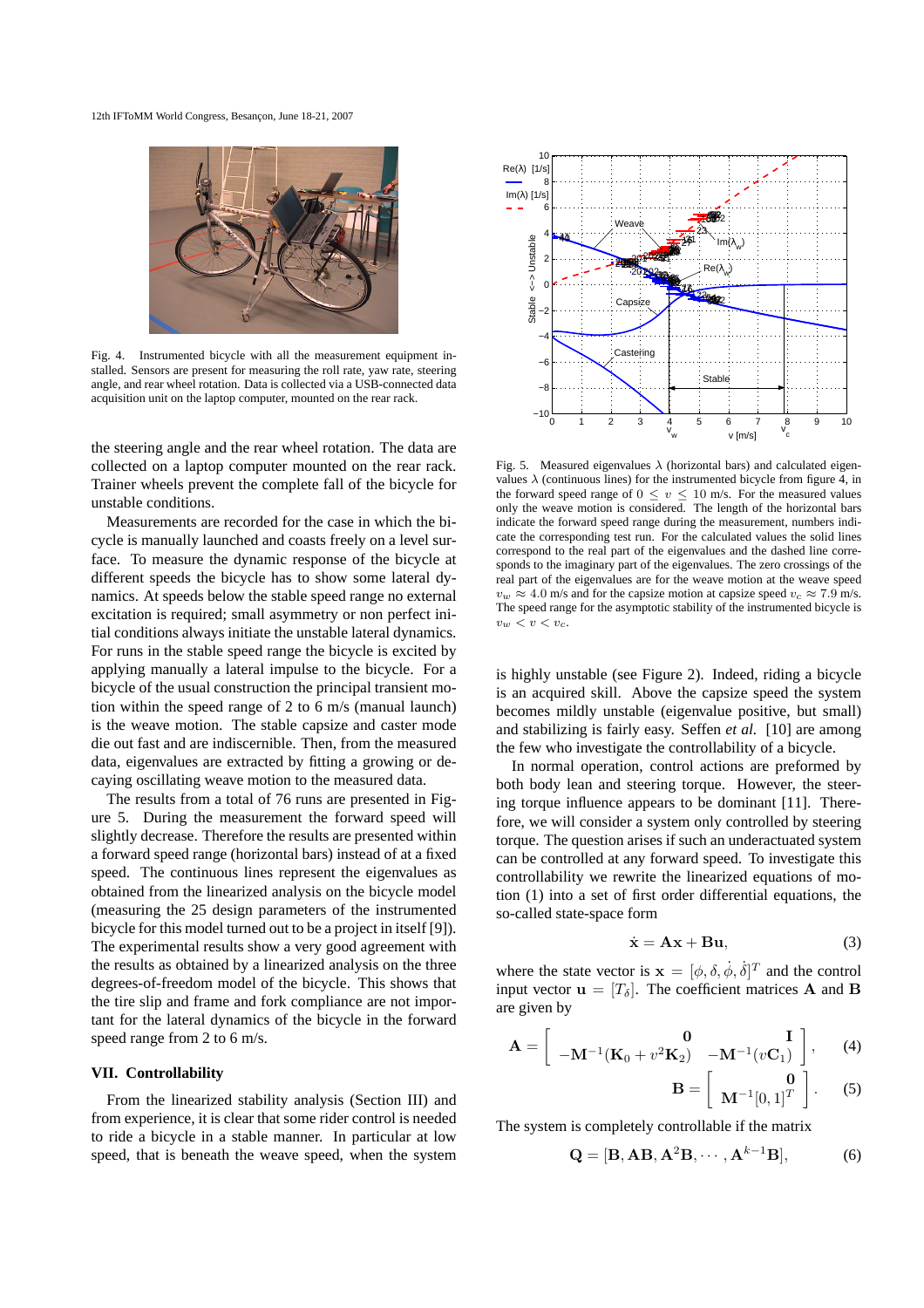has full rank  $k$ , where  $k$  is the order of the system and equal to the number of states. Here, we investigate rank deficiency by setting the determinant of Q to zero. This leads to a characteristic equation in the forward speed  $v$ , since the speed is a parameter. For the bicycle model this equation turns out to be quadratic in  $v^2$  so we can have at the most two forward speeds for which the system is uncontrollable. Substitution of the matrix values from the benchmark bicycle  $(2)$  and solving for v leads to two real and positive velocities  $v_1 = 0.025$  and  $v_2 = 1.411$  m/s for which the system is uncontrollable. The corresponding system eigenvalues are equal and opposite:  $\lambda_1 = 3.135$  and  $\lambda_2 = -3.135$ rad/s. The positive eigenvalue corresponds to the unstable pendulum-like motion and the negative eigenvalue to the stable capsize motion, see Figure 2. Since the capsize is already stable we conclude that the benchmark bicycle, controlled only by a steering torque, is uncontrollable at  $v_1 = 0.025$  m/s. This speed is almost zero and therefore, from a practical point of view, we conclude that the underactuated benchmark bicycle can be fully controlled by only steering torque; indeed, a thing most of us know from experience.

# **VIII. Extended bicycle model**

The bicycle model from section II can be extended in several ways, while the simplicity of having only two degrees of freedom, lean and steer, is retained [12]. A first extension to the model is the finite transverse radius of curvature of the crown of the wheel. Without loss of generality for the linearized equations, the outer shape of the wheel tire is considered to be toroidal, see Figure 6. The contact between the tire and the road is in a single point, which has a vanishing velocity, so two non-holonomic constraints are imposed for the longitudinal and lateral slip velocities. The position of the contact point is in the vertical plane through the centre of the wheel at an angle at the crown radius that is equal to the inclination angle of the wheel. A second extension considers the accelerated bicycle. The acceleration can be caused by a road gradient, by moments at the hubs of the rear and front wheel and by aerodynamic drag.



Fig. 6. Toroidal shaped wheel with point of contact C and outer surface normal  $n_w$ .

The effect on the linearized equations of motion is as follows. The first equation, forward speed, is only affected in the right-hand side by extra forcing terms from gravity on a slope  $f_g$ , moments at the hub  $f_m$  and the aerodynamic drag  $f_d$ , and takes on the form:

$$
m_e \dot{v} = f_g + f_m + f_d,\tag{7}
$$

where  $m_e$  is the effective mass of the system which contains contributions due to the moments of inertia of the wheels.

Owing to the gradient, the yaw angle of the rear frame is no longer a cyclic coordinate and the kinematic differential equation for its evolution needs to be included. The linearized equations of motion for lean and steer now take on the follow form:

$$
\mathbf{M}\ddot{\mathbf{q}} + [v\overline{\mathbf{C}}_1]\dot{\mathbf{q}} + [\overline{\mathbf{K}}_0 + \dot{v}\mathbf{K}_1 + v^2\overline{\mathbf{K}}_2]\mathbf{q} + \mathbf{K}^k\mathbf{q}^k = \mathbf{f}, \tag{8}
$$

where the time-varying variables are the degrees of freedom  $\mathbf{q} = [\phi, \delta]^T$ , the non-cyclic kinematic coordinate  $\mathbf{q}^k = [\psi]$ and the additional forcing terms  $\mathbf{f} = [T_{\phi}, T_{\delta}]^T$ .

The symmetric mass matrix M is unaltered compared to (1). The damping-like coefficient matrix  $\overline{C}_1$  shows some additional terms due to the aerodynamic drag, which give damping on the lean angle.

The finite transverse tire radius only modifies the constant part of the stiffness matrix  $\overline{K}_0$  (which is now no longer symmetric), and indirectly, through the drag, the part that is proportional to the square of the velocity  $\overline{K}_2$ . Because the contact point shifts in lateral direction if the bicycle rolls, the capsize instability is reduced in strength.

The longitudinal forces that contribute to the acceleration of the bicycle have a contribution that is common to that of a driving torque at the rear wheel and which is described by the matrix  $K_1$ , and some additional influences. This shows that the way in which the bicycle is accelerated or decelerated has an influence on the lateral dynamics. Moreover, driving the bicycle at the rear wheel and simultaneously braking at the front wheel to keep the speed constant can improve the stability. This effect is represented by terms in  $\overline{\mathbf{K}}_0$ .

In the presence of a gradient, the matrix  $\mathbf{K}^k$  describes the additional stiffness due to the non-cyclic yaw angle. In this case the neutral stability of the bicycle is lost: it has either a weak directional stability or a weak directional instability. In most cases, it has a tendency to steer towards the downhill direction, which means that riding down a slope leads to directional stability and riding up a slope leads to directional instability. Effects on the other eigenmodes are generally more important, however.

#### **IX. Folklore**

The world of bicycle dynamics is filled with folklore. For instance, some publications persist in the necessity of positive trail or gyroscopic effect of the wheels for the existence